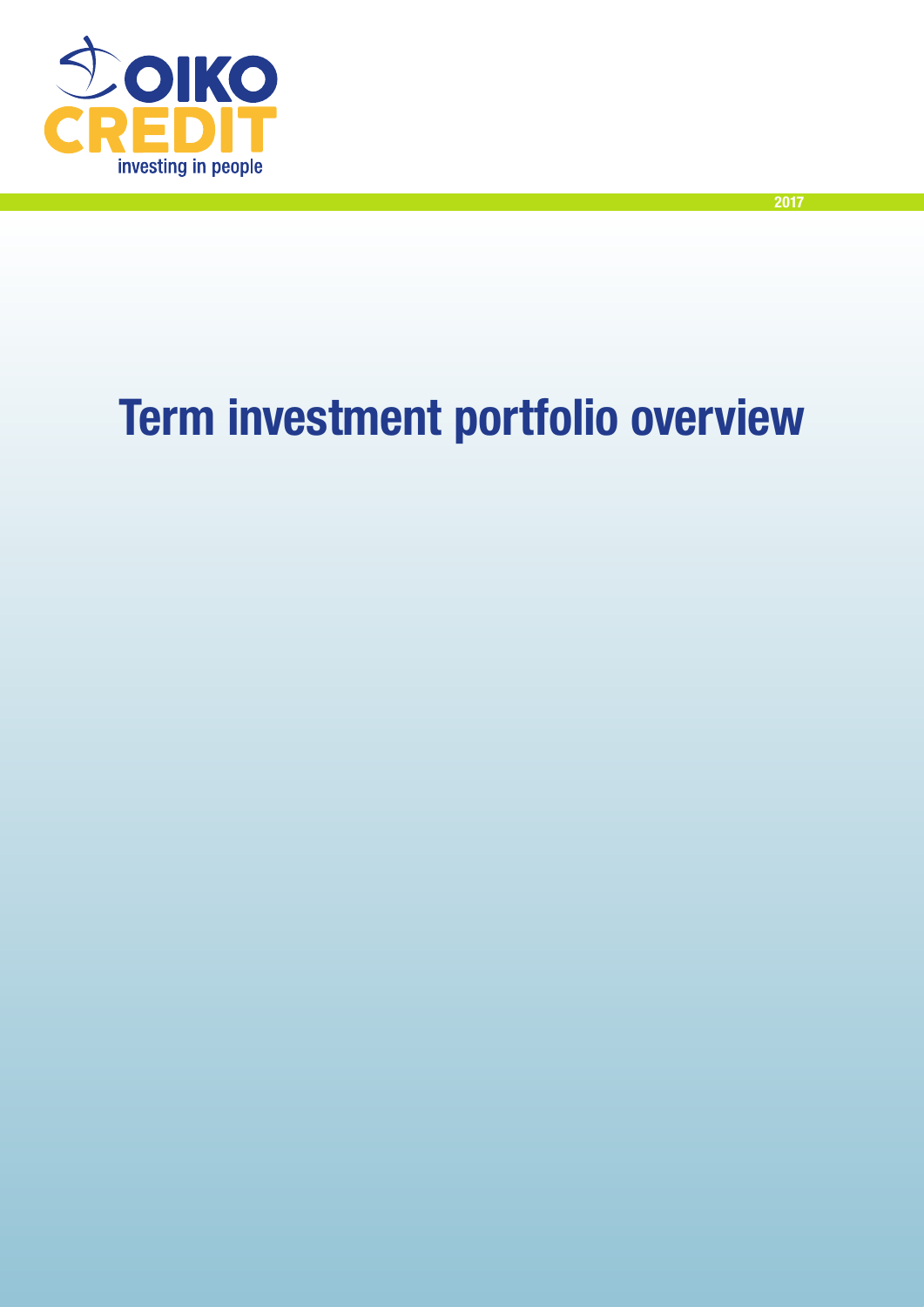# Term investment portfolio

The mission of Oikocredit is to use its lendable funds (share capital, general reserve and loans granted to Oikocredit) for development purposes. To realise this, Oikocredit provides loans and equity investments to partners and at the same time maintains a minimum amount in liquidities to mitigate financial risks, especially liquidity risks. This is reflected in the following two major investment portfolios which make up Oikocredit's total assets:

- 1. Development financing: direct partner financing in developing countries.
- 2. Term investments: the portion of our total assets which are invested in liquid, conservatively invested funds used to redeem share capital and to provide for Oikocredit's operating funds.

The purpose of the term investment portfolio is to provide a balance of risks, liquidity and investment income with Oikocredit's mission. The term investment portfolio is part of the liquidities which are held for expected and unexpected payments (in particular disbursements and redemptions). The bonds must have a minimum environmental, social and governance (ESG) score to conform to our mandate and must be highly liquid.

In 2017 Oikocredit held an internal ethical investment conference, where members and experts were invited to discuss and further develop Oikocredit's term investment policy. Members' recommendations were included in the new policy, which we are now in the process of implementing, with more explicit exclusionary and positive criteria than before. In this report we provide information about our term investment portfolio. It is made up of a number of funds, but the majority is invested in the Buy and Maintain Environmental, Social Governance (ESG) Credit Portfolio.

## Financial Criteria and Risk Management

#### *Risks*

Oikocredit, like any other financial institution, has to balance its risks. There are sometimes considerable risks related to our investments in partner financing. These involve financial risks such as credit risk, interest rate risk, currency risk and liquidity risk. To balance these risks, Oikocredit invests the term investment portion of its total assets in easy-to-liquidate investment-grade securities.

#### *Liquidity*

Oikocredit requires sufficient liquidity in order to be in a position to repay investors following share capital redemption requests. Moreover, Oikocredit needs to maintain sufficient liquidity to disburse funds to newly approved partners should levels of lendable funds not suffice.

#### *Income*

Another requirement of the term investment portfolio is to contribute a reasonable risk-adjusted return to Oikocredit's net earnings.

### *General information about the term investment portfolio* Since 2016 AXA Investment Managers Paris (AXA) has acted

as external fund manager. The name of the bond portfolio managed by AXA is 'Buy and Maintain Environmental Social Governance (ESG) Credit Portfolio'. The bond portfolio aims to achieve better diversification, less credit risk and a better ESG performance than the benchmark BofA Merrill Lynch Euro Corporate index with similar average credit rating and maturity characteristics. Most of the term investments in bonds have been rated 'investment grade' by either Moody's, S&P and/or Fitch, with at least 30% in the AAA range (Aaa-A3) and up to a maximum of 65% in the BBB range. Moreover, the investment policy stipulates that individual issuers are maximised at 5% of total portfolio for quasi and foreign governments, 2.5% of total portfolio for AAA/AA range, 1.75% of total portfolio for A range and 1.5% of total portfolio for BBB and lower range. The manager of the bond portfolio constantly monitors the performance of the bonds and takes appropriate action when necessary. Despite this, a debtor can face sudden downgrades and/or price corrections. Such credit risk must always be taken into account when investing. A maximum of 10% of the total amount available for term investments can be invested in shares.

| The total term investment portfolio consists of:                                              | 2017    | 2016     |
|-----------------------------------------------------------------------------------------------|---------|----------|
|                                                                                               | €,000   | 6,000    |
|                                                                                               |         |          |
| <b>Buy and Maintain ESG Credit Portfolio</b>                                                  | 135.131 | 108,276  |
| Portfolio managed by Alternative Bank Schweiz, Switzerland                                    | 9.950   |          |
| TCX, The Currency Exchange Fund N.V., the Netherlands                                         | 7.071   | 7.071    |
| TCX, The Currency Exchange Fund N.V., the Netherlands (held for Triple Jump, the Netherlands) | (1,708) | (1,708)  |
| TCX, The Currency Exchange Fund N.V., the Netherlands (held for Grameen Crédit Agricole       | (1,816) | (1, 816) |
| Microfinance Foundation, Luxembourg)                                                          |         |          |
| <b>GLS Gemeinschaftsbank, Germany</b>                                                         | 500     | 300      |
| Banca Popolare Etica, Italy                                                                   | 100     |          |
| Ekobanken, Sweden                                                                             | 10      | 11       |
| <b>Other</b>                                                                                  | 613     | 673      |
| <b>Total term investments</b>                                                                 | 149,851 | 112,807  |
|                                                                                               |         |          |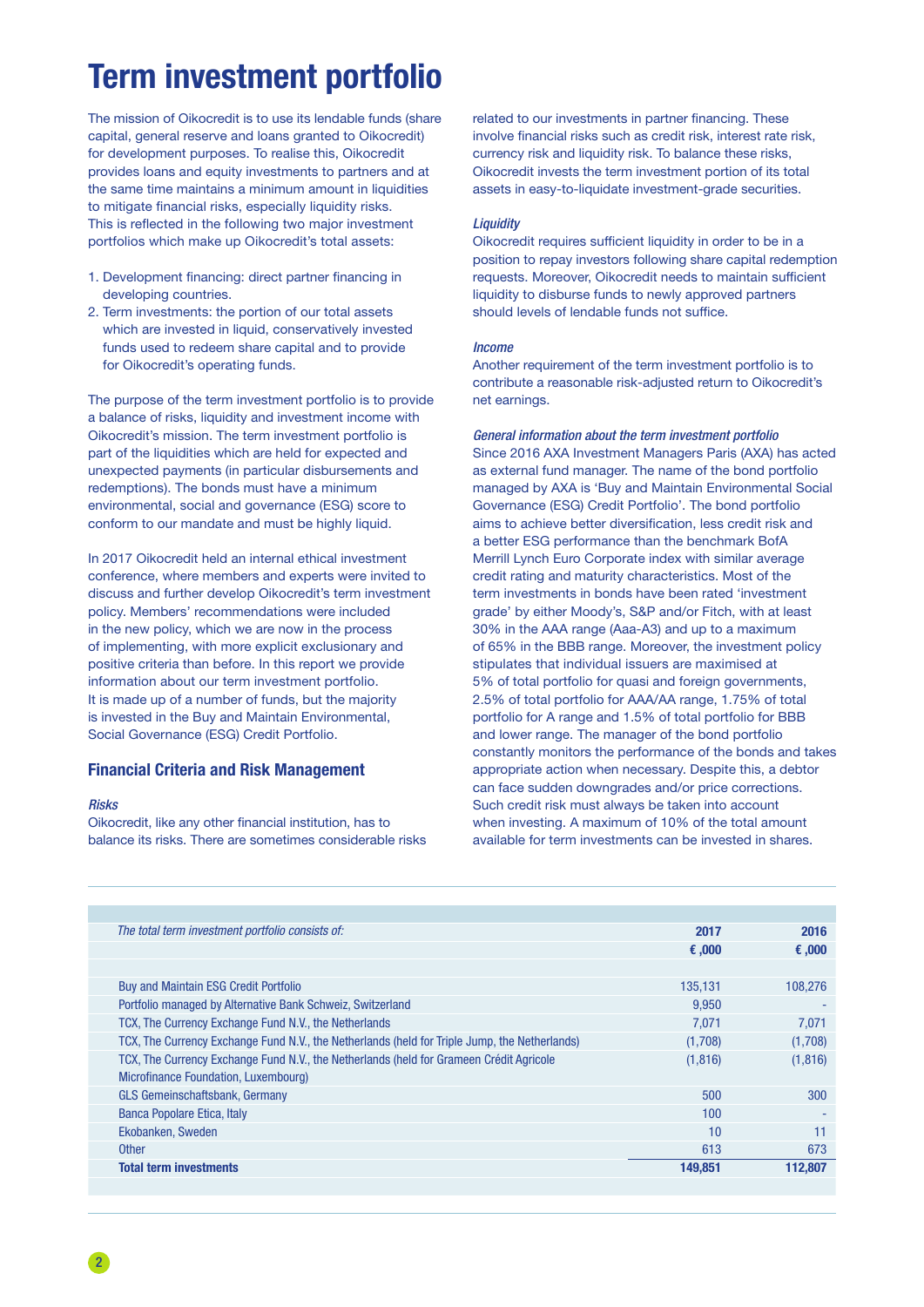| List of bonds issued through Buy and Maintain ESG Credit Portfolio | 31/12/17 | 31/12/16 |
|--------------------------------------------------------------------|----------|----------|
|                                                                    | €,000    | 600, 3   |
| <b>Legrand SA, France</b>                                          | 1,695    | 1,043    |
| Prologis LP, USA                                                   | 1,689    | 1,141    |
| Ecolab Inc, USA                                                    | 1,685    | 1,123    |
| Suez, France                                                       | 1,675    | 1,725    |
| <b>DNB Bank ASA, Norway</b>                                        | 1,674    | 1,046    |
| <b>Cooperatieve Rabobank UA, the Netherlands</b>                   | 1,654    |          |
| <b>Credit Agricole SA, France</b>                                  | 1,652    | 1,251    |
| <b>Verizon Communications Inc, USA</b>                             | 1,646    | 961      |
| Unibail-Rodamco SE, France                                         | 1,638    | 1,673    |
| Allianz Finance II BV, the Netherlands                             | 1,635    | 1,194    |
| <b>Toronto-Dominion Bank, Canada</b>                               | 1,634    | 1,641    |
| <b>KBC Group NV, Belgium</b>                                       | 1,628    | 1,045    |
| Gecina SA, France                                                  | 1,624    |          |
| Coca-Cola HBC Finance BV, the Netherlands                          | 1,610    | 1,056    |
| Aviva PLC, UK                                                      | 1,600    | 786      |
| Eaton Capital Unlimited Co, Ireland                                | 1,579    |          |
| <b>Banco Santander SA, Spain</b>                                   | 1,573    |          |
| <b>Enagas Financiaciones SAU, Spain</b>                            | 1,556    | 1,034    |
| Coca-Cola European Partners PLC, UK                                | 1,536    | 1,018    |
| <b>British Telecommunications PLC, UK</b>                          | 1,535    | 1,550    |
| ING Bank NV, the Netherlands (green bond)                          | 1,531    | 1,537    |
| SSE PLC, UK (green bond)                                           | 1,487    |          |
| Stockland Trust, Australia (green bond)                            | 1,455    | 1,131    |
| ABN AMRO Bank NV, the Netherlands                                  | 1,444    | 656      |
| Red Electrica Financiaciones SAU, Spain                            | 1,421    | 1,451    |
| Akzo Nobel NV, the Netherlands                                     | 1,354    | 1,404    |
| <b>BPCE SA, France</b>                                             | 1,351    | 1,257    |
| CaixaBank SA, Spain                                                | 1,342    | 1,380    |
| Bank Nederlandse Gemeenten NV, the Netherlands                     | 1,333    |          |
| Orange SA, France                                                  | 1,318    |          |
| Commonwealth Bank of Australia, Australia                          | 1,307    | 1,455    |
| National Australia Bank Ltd, Australia (green bond)                | 1,297    |          |
| WPP Finance 2010, UK                                               | 1,290    | 965      |
| <b>Tyco Electronics Group SA, Luxembourg</b>                       | 1,289    | 1,023    |
| Cloverie PLC for Zurich Insurance Co Ltd, Ireland                  | 1,278    | 1,277    |
| Compass Group PLC, UK                                              | 1,276    | 1,313    |
| Banco Bilbao Vizcaya Argentaria SA, Spain                          | 1,267    | 1,438    |
| Sydney Airport Finance Co Pty Ltd, Australia                       | 1,241    | 1,232    |
| Stagecoach Group PLC, UK                                           | 1,235    | 1,031    |
| AstraZeneca PLC, UK                                                | 1,229    | 927      |
| Danske Bank A/S, Denmark                                           | 1,227    | 1,234    |
| innogy Finance BV, the Netherlands (green bond)                    | 1,204    |          |
| Westpac Banking Corp, Australia (green bond)                       | 1,188    |          |
| Valeo SA, France                                                   | 1,187    | 1,409    |
| Societe Generale SA, France                                        | 1,178    | 1,458    |
| Amcor Finance USA Inc, USA                                         | 1,161    | 930      |
| Linde Finance BV, the Netherlands                                  | 1,156    | 1,189    |
| Nordea Bank AB, Sweden                                             | 1,150    | 1,173    |
| <b>Gas Natural Fenosa Finance BV</b>                               | 1,133    | 1,160    |
| Atlas Copco AB, Sweden                                             | 1,125    |          |
| <b>UniCredit SpA, Italy</b>                                        | 1,122    | 1,117    |
| Intesa Sanpaolo SpA, Italy (green bond)                            | 1,118    |          |
| Anglian Water Services Financing PLC, UK (green bond)              | 1,117    |          |
| Telstra Corp Ltd, Australia                                        | 1,111    | 1,466    |
| Danone SA, France                                                  | 1,106    | 1,236    |
| Amgen Inc, USA                                                     | 1,090    | 1,085    |
| Assicurazioni Generali SpA, Italy                                  | 1,086    | 1,103    |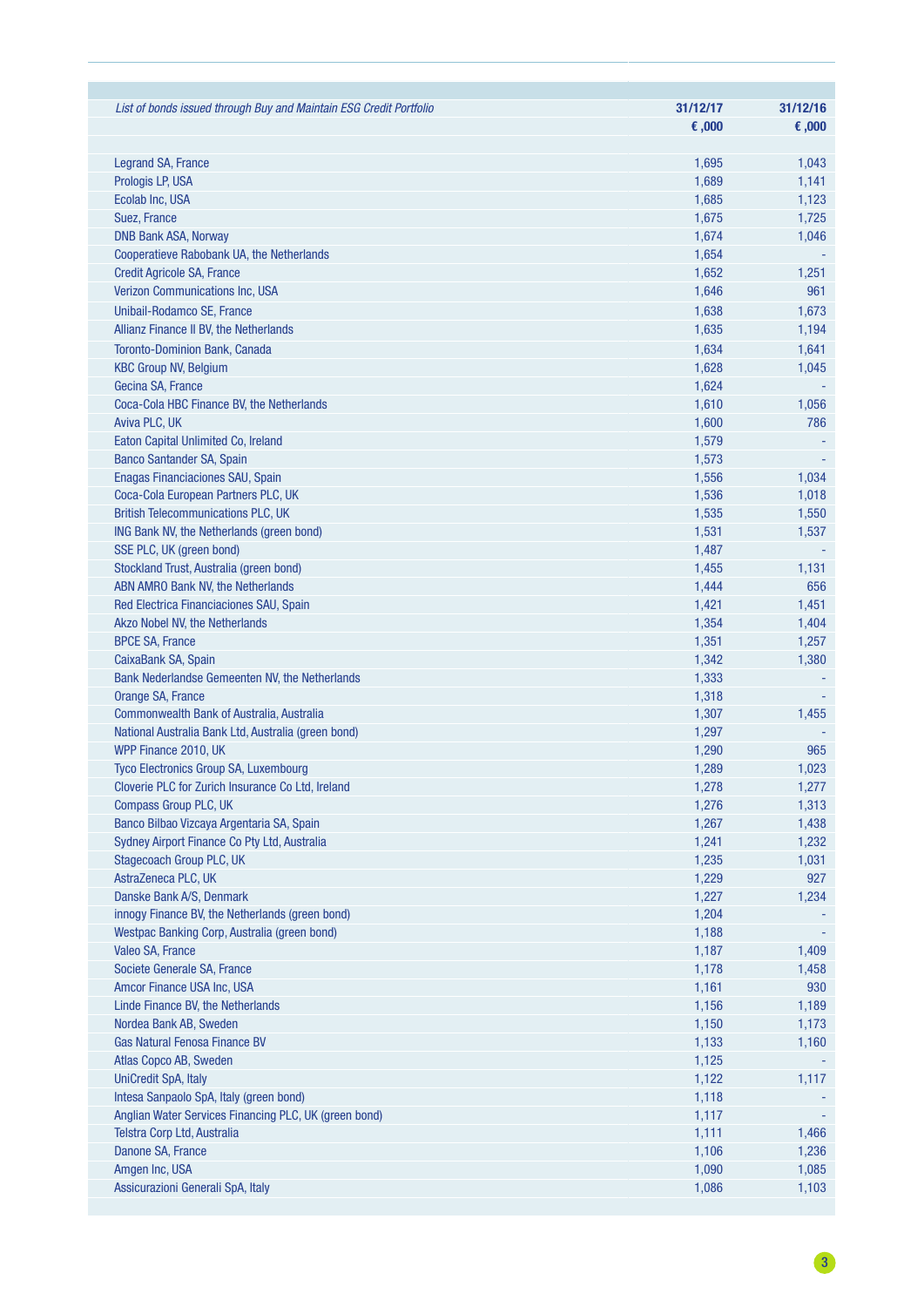|                                                              | 31/12/17 | 31/12/16 |
|--------------------------------------------------------------|----------|----------|
|                                                              | €,000    | €,000    |
|                                                              |          |          |
| Thermo Fisher Scientific Inc, USA                            | 1,079    | 1,179    |
| <b>ELM BV for RELX Finance BV, the Netherlands</b>           | 1,072    |          |
| <b>CRH Finland Services OYJ, Finland</b>                     | 1,072    | 1,094    |
| AusNet Services Holdings Pty Ltd, Australia                  | 1,069    | 1,086    |
| <b>Klepierre SA, France</b>                                  | 1,065    | 1,061    |
| <b>Wolters Kluwer NV, the Netherlands</b>                    | 1,064    | 1,466    |
| Pearson Funding Five PLC, UK                                 | 1,063    | 1,071    |
| Autostrade per l'Italia SpA, Italy                           | 1,059    | 1,049    |
| Hammerson PLC, UK                                            | 1,056    | 1,026    |
| ABB Finance BV, the Netherlands                              | 1,053    | 1,079    |
| Arkema SA, France                                            | 1,052    |          |
| Praxair Inc, USA                                             | 1,049    | 1,043    |
| ICADE, France                                                | 1,048    | 1,023    |
| NN Group NV, the Netherlands                                 | 1,034    |          |
|                                                              |          | 1,027    |
| Swedbank AB, Sweden                                          | 1,032    | 1,046    |
| Terna Rete Elettrica Nazionale SpA, Italy                    | 1,032    | 1,131    |
| <b>Continental AG, Germany</b>                               | 1,031    | 1,060    |
| Bristol-Myers Squibb Co, USA                                 | 1,017    | 1,020    |
| Santander UK Group Holdings PLC, UK                          | 1,017    | 224      |
| <b>International Business Machines Corp, USA</b>             | 1,014    |          |
| Iberdrola International BV, the Netherlands (green bond)     | 1,010    |          |
| Carrefour SA, France                                         | 1,001    | 995      |
| Daimler Finance North America LLC, USA                       | 987      | 1,113    |
| Sumitomo Mitsui Financial Group Inc, Japan (green bond)      | 984      |          |
| Enel Finance International NV, the Netherlands               | 978      | 1,015    |
| Cie de SA, Franceint-Gobain, France                          | 973      |          |
| Wesfarmers Ltd, Australia                                    | 893      | 1,556    |
| KeyBank NA/Cleveland OH, USA                                 | 858      | 978      |
| Apple Inc, USA (green bond)                                  | 853      | 964      |
| <b>EMD Finance LLC, USA</b>                                  | 847      | 936      |
| AT&T Inc, USA                                                | 836      | 841      |
| FCE Bank PLC, UK                                             | 833      |          |
| Deutsche Telekom International Finance BV, the Netherlands   | 821      | 845      |
| <b>Nestle Holdings Inc, USA</b>                              | 821      |          |
| <b>BNP Paribas SA, France (green bond)</b>                   | 809      |          |
| <b>Telefonica Emisiones SAU, Spain</b>                       | 791      | 1,406    |
| Transport for London, UK (green bond)                        | 715      |          |
| Regie Autonome des Transports Parisiens, France (green bond) | 705      |          |
| AbbVie Inc, USA                                              | 688      | 944      |
| <b>RELX Finance BV, the Netherlands</b>                      | 613      |          |
| ICADE, France (green bond)                                   | 606      |          |
| Lloyds Bank PLC, UK                                          | 599      |          |
| Swedbank AB, Sweden                                          | 599      |          |
| Enel Finance International NV, the Netherlands (green bond)  | 594      |          |
| <b>Schneider Electric SE, France</b>                         | 589      | 1,287    |
| Snam SpA, Italy                                              | 585      | 691      |
| China Development Bank, China (green bond)                   | 552      |          |
| Bank Nederlandse Gemeenten NV, the Netherlands               | 547      | 492      |
| Intesa Sanpaolo SpA, Italy                                   | 533      | 1,271    |
| Atlas Copco AB, Sweden                                       | 527      |          |
| ABB Finance BV, the Netherlands                              | 506      | 337      |
| <b>Nationwide Building Society, UK</b>                       | 505      | 977      |
| Skandinaviska Enskilda Banken AB, Sweden (green bond)        | 503      |          |
| <b>Nationwide Building Society, UK</b>                       | 502      |          |
| Orsted A/S, Denmark (green bond)                             | 498      |          |
| Vodafone Group PLC, UK                                       | 491      |          |
| Kaiser Foundation Hospitals, USA (green bond)                | 467      |          |
|                                                              |          |          |